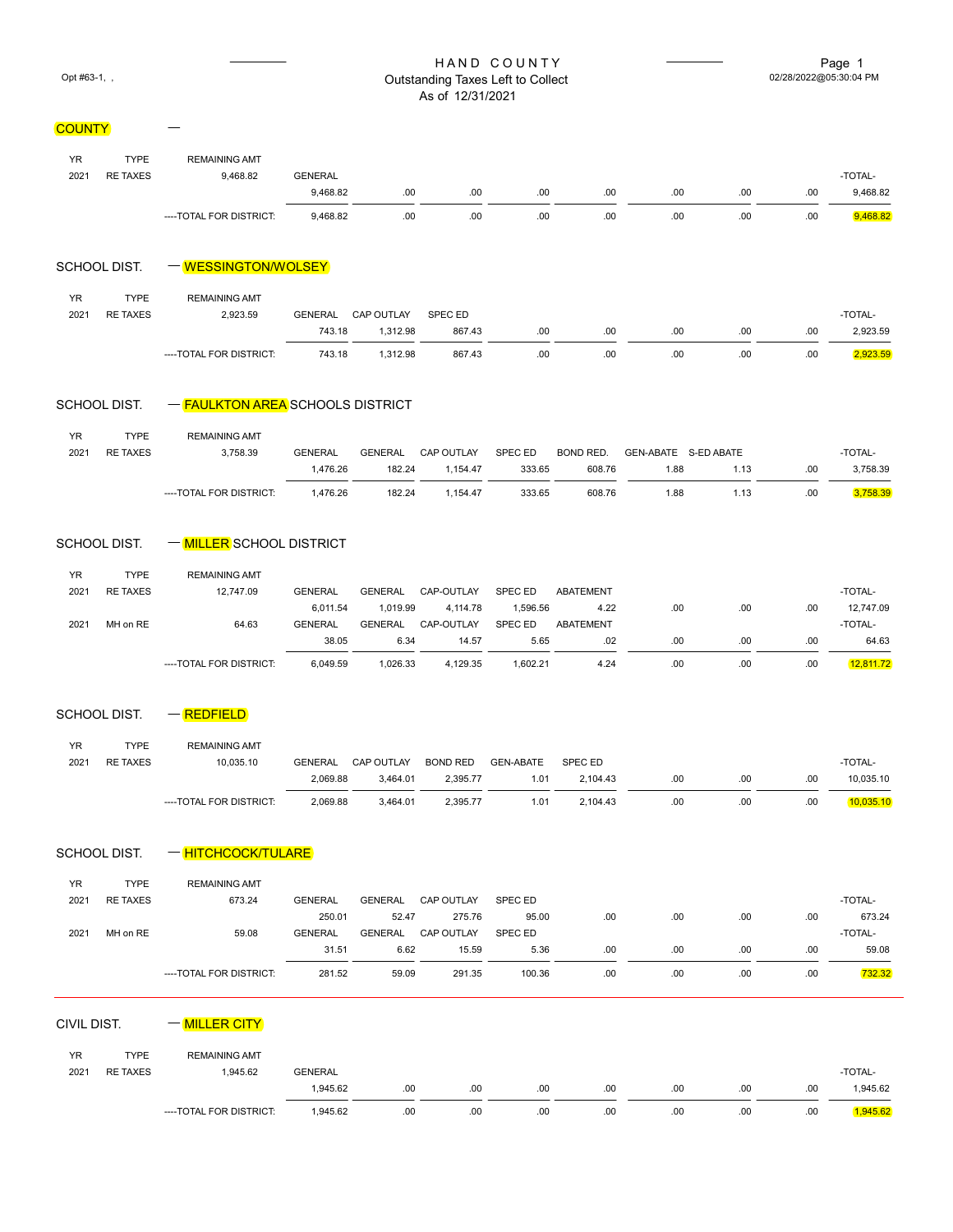| Opt #63-1, ,      |                                |                                  |                            |                             | HAND COUNTY<br>Outstanding Taxes Left to Collect<br>As of 12/31/2021 |              |             |             |             | 02/28/2022@05:30:04 PM | Page 2            |
|-------------------|--------------------------------|----------------------------------|----------------------------|-----------------------------|----------------------------------------------------------------------|--------------|-------------|-------------|-------------|------------------------|-------------------|
| CIVIL DIST.       |                                | - REE HEIGHTS TOWN               |                            |                             |                                                                      |              |             |             |             |                        |                   |
| YR<br>2021        | <b>TYPE</b><br><b>RE TAXES</b> | <b>REMAINING AMT</b><br>128.07   | <b>GENERAL</b><br>128.07   | .00.                        | .00.                                                                 | .00.         | .00         | .00.        | .00.        | .00                    | -TOTAL-<br>128.07 |
|                   |                                | ---- TOTAL FOR DISTRICT:         | 128.07                     | .00.                        | .00.                                                                 | .00          | .00         | .00.        | .00.        | .00                    | 128.07            |
| CIVIL DIST.       |                                | - SAINT LAWRENCE TOWN            |                            |                             |                                                                      |              |             |             |             |                        |                   |
| <b>YR</b><br>2021 | <b>TYPE</b><br><b>RE TAXES</b> | <b>REMAINING AMT</b><br>382.39   | <b>GENERAL</b><br>382.39   | .00.                        | .00.                                                                 | .00.         | .00.        | .00.        | .00         | .00                    | -TOTAL-<br>382.39 |
|                   |                                | ---- TOTAL FOR DISTRICT:         | 382.39                     | .00.                        | .00.                                                                 | .00          | .00         | .00         | .00         | .00                    | 382.39            |
| CIVIL DIST.       |                                | $-\sqrt{\text{BURDETTE}}$        |                            |                             |                                                                      |              |             |             |             |                        |                   |
| YR<br>2021        | <b>TYPE</b><br><b>RE TAXES</b> | <b>REMAINING AMT</b><br>122.96   | <b>GENERAL</b>             | <b>BRIDGE</b>               |                                                                      |              |             |             |             |                        | -TOTAL-           |
|                   |                                |                                  | 31.75                      | 91.21                       | .00.                                                                 | .00.         | .00.        | .00.        | .00         | .00                    | 122.96            |
|                   |                                | ----TOTAL FOR DISTRICT:          | 31.75                      | 91.21                       | .00.                                                                 | .00.         | .00.        | .00.        | .00.        | .00                    | 122.96            |
| CIVIL DIST.       |                                | $-CARLTON$                       |                            |                             |                                                                      |              |             |             |             |                        |                   |
| <b>YR</b><br>2021 | <b>TYPE</b><br><b>RE TAXES</b> | <b>REMAINING AMT</b><br>65.62    | <b>GENERAL</b>             | OPT-OUT                     |                                                                      |              |             |             |             |                        | -TOTAL-           |
|                   |                                | ---- TOTAL FOR DISTRICT:         | 29.58<br>29.58             | 36.04<br>36.04              | .00.<br>.00.                                                         | .00.<br>.00. | .00.<br>.00 | .00<br>.00. | .00.<br>.00 | .00<br>.00             | 65.62<br>65.62    |
|                   |                                |                                  |                            |                             |                                                                      |              |             |             |             |                        |                   |
| CIVIL DIST.       |                                | $=$ FLORENCE                     |                            |                             |                                                                      |              |             |             |             |                        |                   |
| <b>YR</b><br>2021 | <b>TYPE</b><br><b>RE TAXES</b> | <b>REMAINING AMT</b><br>182.84   | <b>GENERAL</b>             | OPT-OUT                     |                                                                      |              |             |             |             |                        | -TOTAL-           |
|                   |                                |                                  | 76.75                      | 106.09                      | .00.                                                                 | .00          | .00.        | .00         | .00.        | .00                    | 182.84            |
|                   |                                | ----TOTAL FOR DISTRICT:          | 76.75                      | 106.09                      | .00.                                                                 | .00.         | .00.        | .00.        | .00         | .00                    | 182.84            |
| CIVIL DIST.       |                                | $\overline{\phantom{a}}$ GILBERT |                            |                             |                                                                      |              |             |             |             |                        |                   |
| YR<br>2021        | <b>TYPE</b>                    | <b>REMAINING AMT</b>             |                            |                             |                                                                      |              |             |             |             |                        | -TOTAL-           |
|                   | <b>RE TAXES</b>                | 345.10                           | <b>GEN OPT-O</b><br>207.06 | <b>BRIDGE</b><br>138.04     | .00.                                                                 | .00.         | .00.        | .00.        | .00         | .00                    | 345.10            |
|                   |                                | ---- TOTAL FOR DISTRICT:         | 207.06                     | 138.04                      | .00.                                                                 | .00.         | .00.        | .00.        | .00.        | .00.                   | 345.10            |
| CIVIL DIST.       |                                | $-\sqrt{GRAND}$                  |                            |                             |                                                                      |              |             |             |             |                        |                   |
| YR                | <b>TYPE</b>                    | <b>REMAINING AMT</b>             |                            |                             |                                                                      |              |             |             |             |                        |                   |
| 2021              | <b>RE TAXES</b>                | 47.14                            | 25.06                      | GENERAL GEN-OPT OU<br>22.08 | .00.                                                                 | .00.         | .00.        | .00.        | .00.        | .00                    | -TOTAL-<br>47.14  |
|                   |                                | ----TOTAL FOR DISTRICT:          | 25.06                      | 22.08                       | .00.                                                                 | .00.         | .00.        | .00.        | .00         | .00                    | 47.14             |
| CIVIL DIST.       |                                | -GREENLEAF                       |                            |                             |                                                                      |              |             |             |             |                        |                   |

YR TYPE REMAINING AMT 2021 RE TAXES 243.68 GENERAL BERERAL CONSUMING A SERVICE OF A LATER AND TOTAL-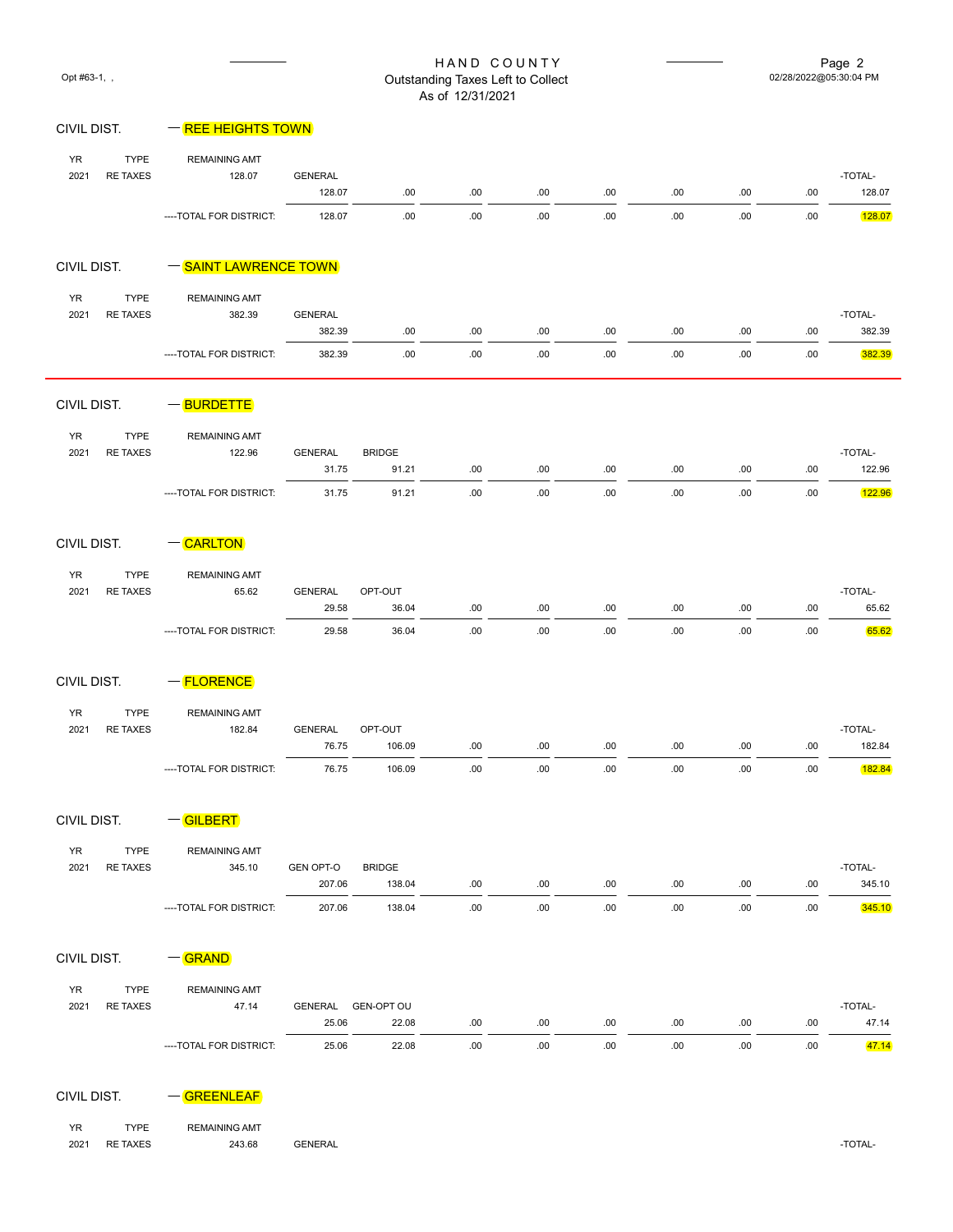| Opt #63-1, , |                                |                               |                         |                        | HAND COUNTY<br>Outstanding Taxes Left to Collect<br>As of 12/31/2021 |      |      | Page 3<br>02/28/2022@05:30:04 PM |      |      |                   |
|--------------|--------------------------------|-------------------------------|-------------------------|------------------------|----------------------------------------------------------------------|------|------|----------------------------------|------|------|-------------------|
|              |                                |                               | 243.68                  | .00                    | .00                                                                  | .00. | .00. | .00                              | .00. | .00  | 243.68            |
|              |                                | ---- TOTAL FOR DISTRICT:      | 243.68                  | .00.                   | .00                                                                  | .00. | .00  | .00                              | .00. | .00  | 243.68            |
| CIVIL DIST.  |                                | $=$ HOLDEN                    |                         |                        |                                                                      |      |      |                                  |      |      |                   |
| <b>YR</b>    | <b>TYPE</b>                    | <b>REMAINING AMT</b>          |                         |                        |                                                                      |      |      |                                  |      |      |                   |
| 2021         | <b>RE TAXES</b>                | 208.63                        | <b>GENERAL</b>          | <b>GEN OPT-O</b>       |                                                                      |      |      |                                  |      |      | -TOTAL-           |
|              |                                |                               | 153.60                  | 55.03                  | .00                                                                  | .00. | .00. | .00                              | .00. | .00  | 208.63            |
|              |                                | ---- TOTAL FOR DISTRICT:      | 153.60                  | 55.03                  | .00                                                                  | .00. | .00. | .00                              | .00. | .00  | 208.63            |
| CIVIL DIST.  |                                | $-$ LINN                      |                         |                        |                                                                      |      |      |                                  |      |      |                   |
| <b>YR</b>    | <b>TYPE</b>                    | <b>REMAINING AMT</b>          |                         |                        |                                                                      |      |      |                                  |      |      |                   |
| 2021         | <b>RE TAXES</b>                | 2.58                          | <b>GENERAL</b><br>2.58  | .00.                   | .00.                                                                 | .00. | .00. | .00.                             | .00. | .00  | -TOTAL-<br>2.58   |
|              |                                | ---- TOTAL FOR DISTRICT:      | 2.58                    | .00.                   | .00.                                                                 | .00. | .00. | .00                              | .00. | .00  | 2.58              |
|              |                                |                               |                         |                        |                                                                      |      |      |                                  |      |      |                   |
| CIVIL DIST.  |                                | $-\sqrt{\text{MIDLAND}}$      |                         |                        |                                                                      |      |      |                                  |      |      |                   |
| <b>YR</b>    | <b>TYPE</b>                    | <b>REMAINING AMT</b>          |                         |                        |                                                                      |      |      |                                  |      |      |                   |
| 2021         | <b>RE TAXES</b>                | 111.87                        | <b>GENERAL</b><br>49.33 | <b>BRIDGE</b><br>31.27 | OPT-OUT<br>31.27                                                     | .00. | .00. | .00                              | .00. | .00  | -TOTAL-<br>111.87 |
|              |                                | ---- TOTAL FOR DISTRICT:      | 49.33                   | 31.27                  | 31.27                                                                | .00. | .00. | .00                              | .00. | .00  | 111.87            |
| CIVIL DIST.  |                                | $-\sqrt{\mathsf{PARK}}$       |                         |                        |                                                                      |      |      |                                  |      |      |                   |
|              |                                |                               |                         |                        |                                                                      |      |      |                                  |      |      |                   |
| YR<br>2021   | <b>TYPE</b><br><b>RE TAXES</b> | <b>REMAINING AMT</b><br>85.35 | <b>GENERAL</b>          |                        |                                                                      |      |      |                                  |      |      | -TOTAL-           |
|              |                                |                               | 85.35                   | .00                    | .00                                                                  | .00. | .00. | .00.                             | .00. | .00  | 85.35             |
|              |                                | ----TOTAL FOR DISTRICT:       | 85.35                   | .00                    | .00.                                                                 | .00. | .00. | .00                              | .00. | .00  | 85.35             |
| CIVIL DIST.  |                                | $-\sqrt{\text{PLATO}}$        |                         |                        |                                                                      |      |      |                                  |      |      |                   |
| YR           | <b>TYPE</b>                    | <b>REMAINING AMT</b>          |                         |                        |                                                                      |      |      |                                  |      |      |                   |
| 2021         | <b>RE TAXES</b>                | 793.31                        | <b>GENERAL</b>          | OPT-OUT                |                                                                      |      |      |                                  |      |      | -TOTAL-           |
|              |                                |                               | 249.90                  | 543.41                 | .00.                                                                 | .00. | .00. | .00.                             | .00. | .00  | 793.31            |
|              |                                | ---- TOTAL FOR DISTRICT:      | 249.90                  | 543.41                 | .00.                                                                 | .00. | .00. | .00.                             | .00. | .00. | 793.31            |
| CIVIL DIST.  |                                | - SAINT LAWRENCE TWP          |                         |                        |                                                                      |      |      |                                  |      |      |                   |
| YR           | <b>TYPE</b>                    | <b>REMAINING AMT</b>          |                         |                        |                                                                      |      |      |                                  |      |      |                   |
| 2021         | <b>RE TAXES</b>                | 3.92                          | GENERAL                 | OPT-OUT                |                                                                      |      |      |                                  |      |      | -TOTAL-           |
|              |                                |                               | 2.95                    | .97                    | .00.                                                                 | .00. | .00. | .00.                             | .00  | .00  | 3.92              |
|              |                                | ----TOTAL FOR DISTRICT:       | 2.95                    | .97                    | .00                                                                  | .00. | .00. | .00.                             | .00. | .00. | 3.92              |
| SP DIST 2    |                                | - SECONDARY ROADS             |                         |                        |                                                                      |      |      |                                  |      |      |                   |
| YR           | <b>TYPE</b>                    | <b>REMAINING AMT</b>          |                         |                        |                                                                      |      |      |                                  |      |      |                   |
| 2021         | <b>RE TAXES</b>                | 287.64                        | <b>GENERAL</b>          |                        |                                                                      |      |      |                                  |      |      | -TOTAL-           |
|              |                                |                               | 287.64                  | .00                    | .00.                                                                 | .00. | .00. | .00.                             | .00. | .00  | 287.64            |
|              |                                | ----TOTAL FOR DISTRICT:       | 287.64                  | .00.                   | .00.                                                                 | .00. | .00. | .00.                             | .00. | .00. | 287.64            |